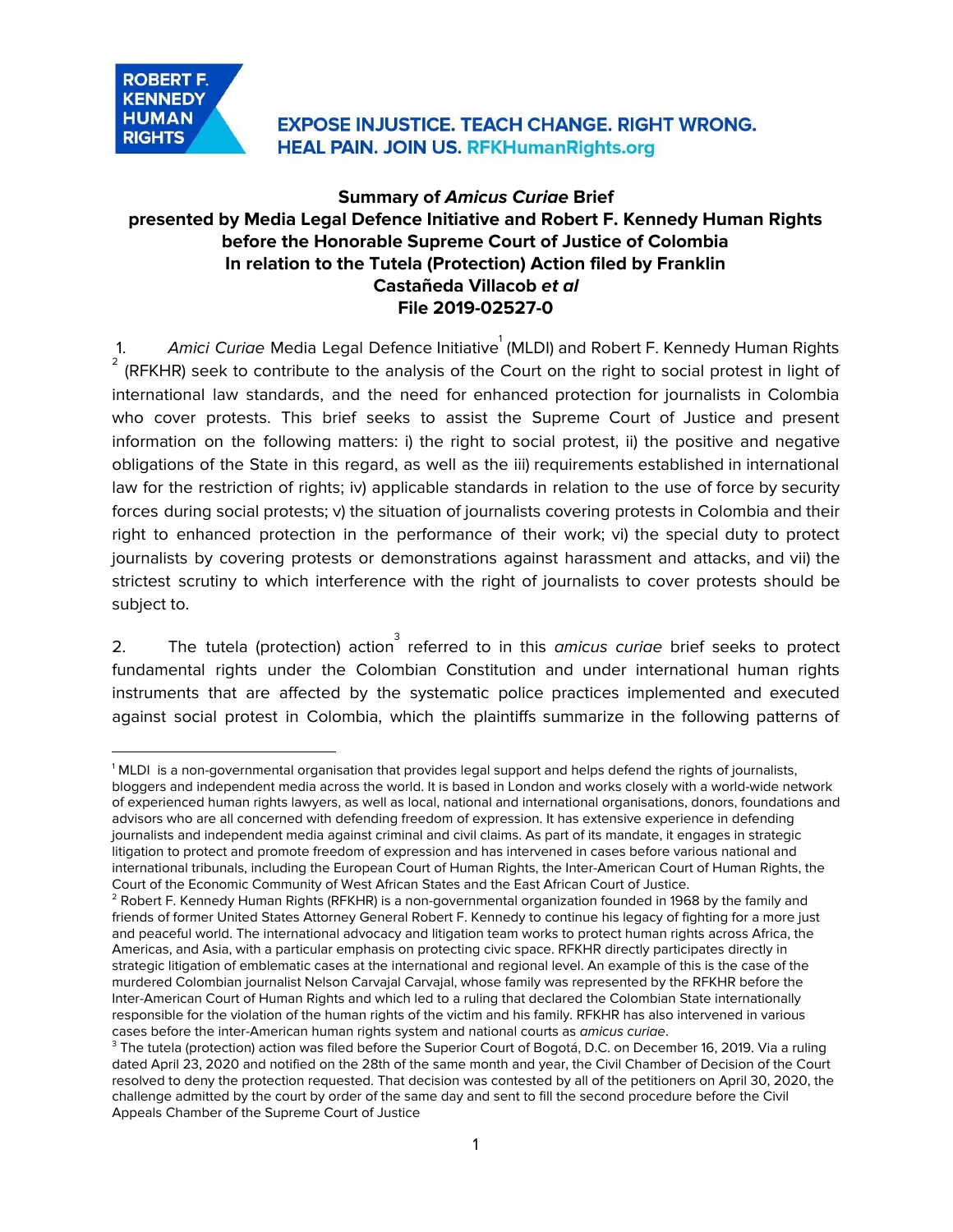

conduct: 1) the stigmatization of protest and of protesters by government officials and the National Police; 2) the systematic, arbitrary and unjustified dissolution of peaceful protests without any disrupting event; 3) the use of potentially lethal weapons by the Mobile Ant-Disturbance Squadron (ESMAD for its Spanish acronym) and the National Police to disperse crowds of protesters, some of which have caused death or serious damage to personal integrity; 4) the use of potentially lethal weapons such as tear gas and other irritating gases or chemical agents to prevent protesters from attending en masse; 5) the indiscriminate use of the transfer for protection (article 155 of the National Police Code) and the transfer for police proceedings (article 157 of the National Police Code) in order to detain and intimidate protestors and impede protest, and 6) the excessive use of the force and indiscriminate use of the transfer for protection and the transfer for a police proceeding specifically directed against journalists who attend demonstrations or protests in their professional capacity with the aim of informing citizens.

#### **The Role of Social Protest and the Scope of Permissible Restrictions under International Law**

3. Social protest plays an important role in the exercise of the human rights of citizens and in the preservation of democracy. Through protests, people can "express their political opinions, engage in literary and artistic pursuits and other cultural, economic and social activities, engage in religious observances or other beliefs, form and join trade unions and cooperatives, and elect leaders to represent their interests and hold them accountable." $4\,$  It also demonstrates the relationship between political rights and the freedoms of expression, assembly, and association and that these rights, taken together, make democratic order possible. $\mathring{\;}$  The protests "play a vibrant role in mobilizing the population and formulating grievances and aspirations, facilitating the celebration of events and, importantly, influencing States' public policy."<sup>6</sup>

4. Protests are "forms of expression" that have a "common purpose." As such, they are comprehensively protected by interconnected rights to freedom of expression and freedom of peaceful assembly. They are also protected by the rights to freedom of association,  $\overline{C}$  the right to

<sup>&</sup>lt;sup>4</sup> Human Rights Council, Report of the Special Rapporteur on the rights to freedom of peaceful assembly and of association, May 21, 2012, A/HRC/20/27, par. 12.

<sup>&</sup>lt;sup>5</sup> Inter-American Court of Human Rights, *Case of López Lone et al vs. Honduras J*udgment of October 5, 2015, par. 160.

<sup>&</sup>lt;sup>6</sup> Human Rights Council, Report of the Special Rapporteur on the rights to freedom of peaceful assembly and of association, May 21, 2012, A/HRC/20/27, par 24.

 $7$  Universal Declaration of Human Rights, Article 20; ICCPR, Article 22; American Convention on Human Rights, Article 16, and the American Declaration on the Rights and Duties of Man, Article XXII.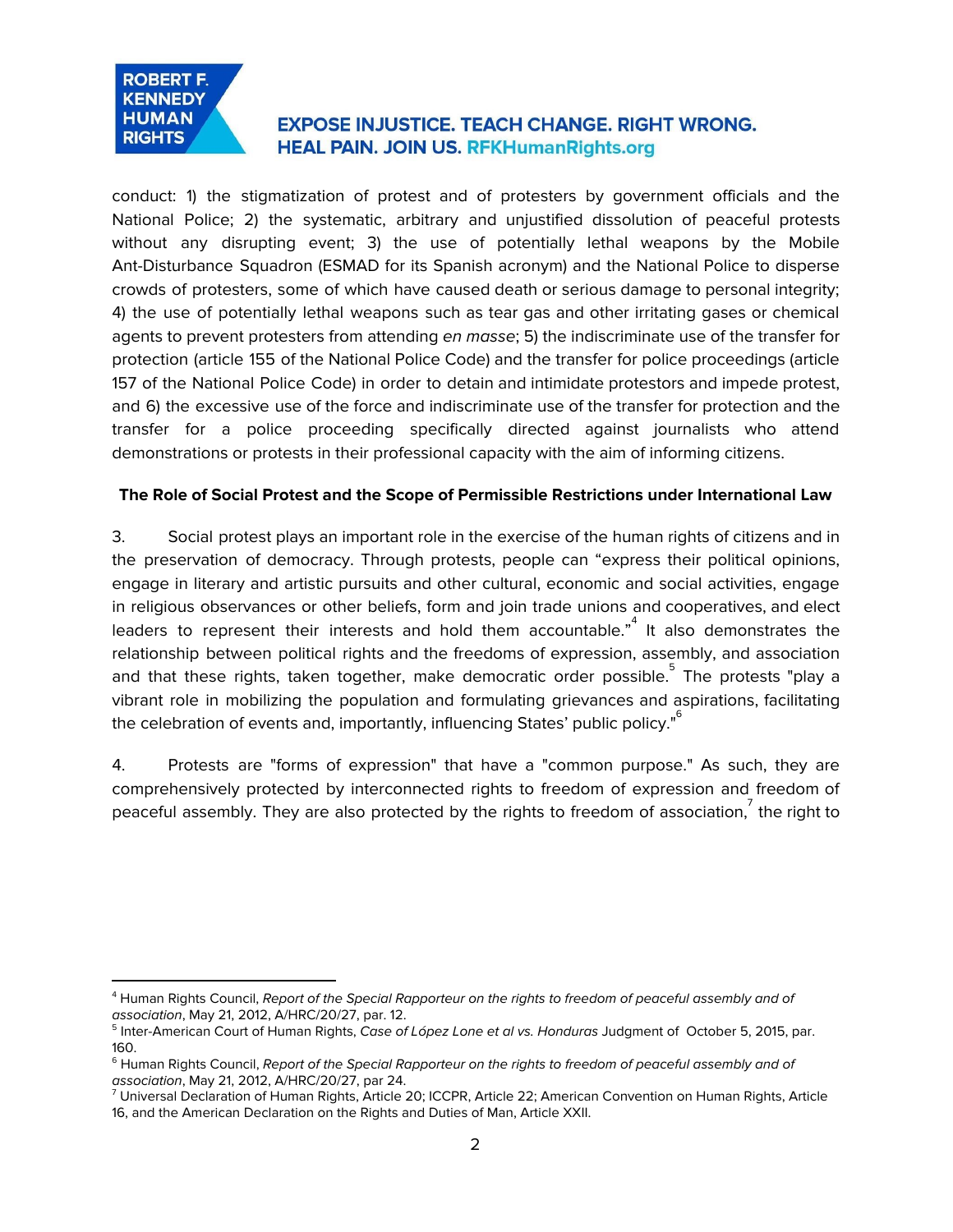

political participation, $\degree$  and serve as "an essential mechanism for guaranteeing economic, social, cultural and environmental rights."<sup>9</sup>

5. There is a general presumption in favor of exercising the right to protest for the imperative social interest that it has, $^{\text{10}}$  and, accordingly, States have the positive obligations to "guarantee and facilitate the exercise of human rights at stake during demonstrations and protests, and to implement measures and mechanisms to ensure that those rights can be exercised in practice, rather than hindered."<sup>1</sup> These obligations apply "particularly where individuals may espouse minority or dissenting religious or political beliefs," $^{12}$  and to minors, indigenous peoples, persons with disabilities, persons belonging to minority groups and other groups that are at risk. 13

6. States also have a negative obligation to refrain from interfering with the right to social protest. Although the scope of the rights to freedom of peaceful assembly and association integral to the right to social protest - are not absolute, $^\text{14}$  freedom in their exercise should be the In order for the restrictions to be permissible they rule and restriction their exception.<sup>15</sup> 27. must pass the following three-part test: they must (i) be prescribed in conformity with the law, (2) pursue a legitimate objective and (3) be necessary in a democratic society; which also means that the restriction "must be proportionate and closely tailored to the accomplishment of the legitimate governmental objective necessitating it."<sup>16</sup>

7. The systematic, arbitrary and unjustified dissolution of protests via the use of force violates international human rights law. While recourse to law enforcement can be an important element

<sup>&</sup>lt;sup>8</sup> See, e.g, IACHR, Protest and Human Rights: Standards on the rights involved in social protest and the obligations to guide the response of the State, OEA/SER.L/V/II CIDH/RELE/INF.22, 19 September 2019, par. 23; Human Rights Council, Effective measures and best practices to ensure the promotion and protection of human rights in the context of peaceful protests, Report of the United Nations High Commissioner for Human Rights , January 21 2013, A/HRC/22/28, par. 4.

<sup>&</sup>lt;sup>9</sup> IACHR, Protest and human rights, par. 24; See also, Human Rights Council, Report of the Special Rapporteur on the rights to freedom of peaceful assembly and of association, May 21, 2012, A/HRC/20/27, par. 12. African Commission on Human and People's Rights, Guidelines for the Freedom of Assembly and Association in Africa, Guiding Principles, iii. 10 IACHR, Protest and human rights, par. 91.

<sup>11</sup> IACHR, Protest and human rights, par. 28.

 $12$  UN Human Rights Council, Resolution 15/21, The rights to freedom of peaceful assembly and association, October 6, 2010, A/HRC/RES/15/21, p. 2.

<sup>&</sup>lt;sup>13</sup> Human Rights Council, Report of the Special Rapporteur on the rights to freedom of peaceful assembly and of association, May 21, 2012, A/HRC/20/27, par.13.

<sup>&</sup>lt;sup>14</sup> Human Rights Council, Report of the Special Rapporteur on the rights to freedom of peaceful assembly and of association, May 21, 2012, A/HRC/20/27, par. 15.

<sup>&</sup>lt;sup>15</sup> Human Rights Council, Report of the Special Rapporteur on the rights to freedom of peaceful assembly and of association, May 21, 2012, A/HRC/20/27, par.15.

<sup>&</sup>lt;sup>16</sup> IACHR, Annual Report from the Rapporteurship on the Freedom of Expression 2002, Chapter IV, "Freedom of Expression and Poverty," para. 32. See, also Human Rights Council, Report of the Special Rapporteur on the rights to freedom of peaceful assembly and of association, April 24, 2013, A/HRC/23/39, par. 59; Human Rights Council, Report of the Special Rapporteur on the rights to freedom of peaceful assembly and of association, May 21, 2012, A/HRC/20/27, par. 40; ICCPR, Articles 19 and 21; American Convention, Articles 13(2), 15, y 16(2).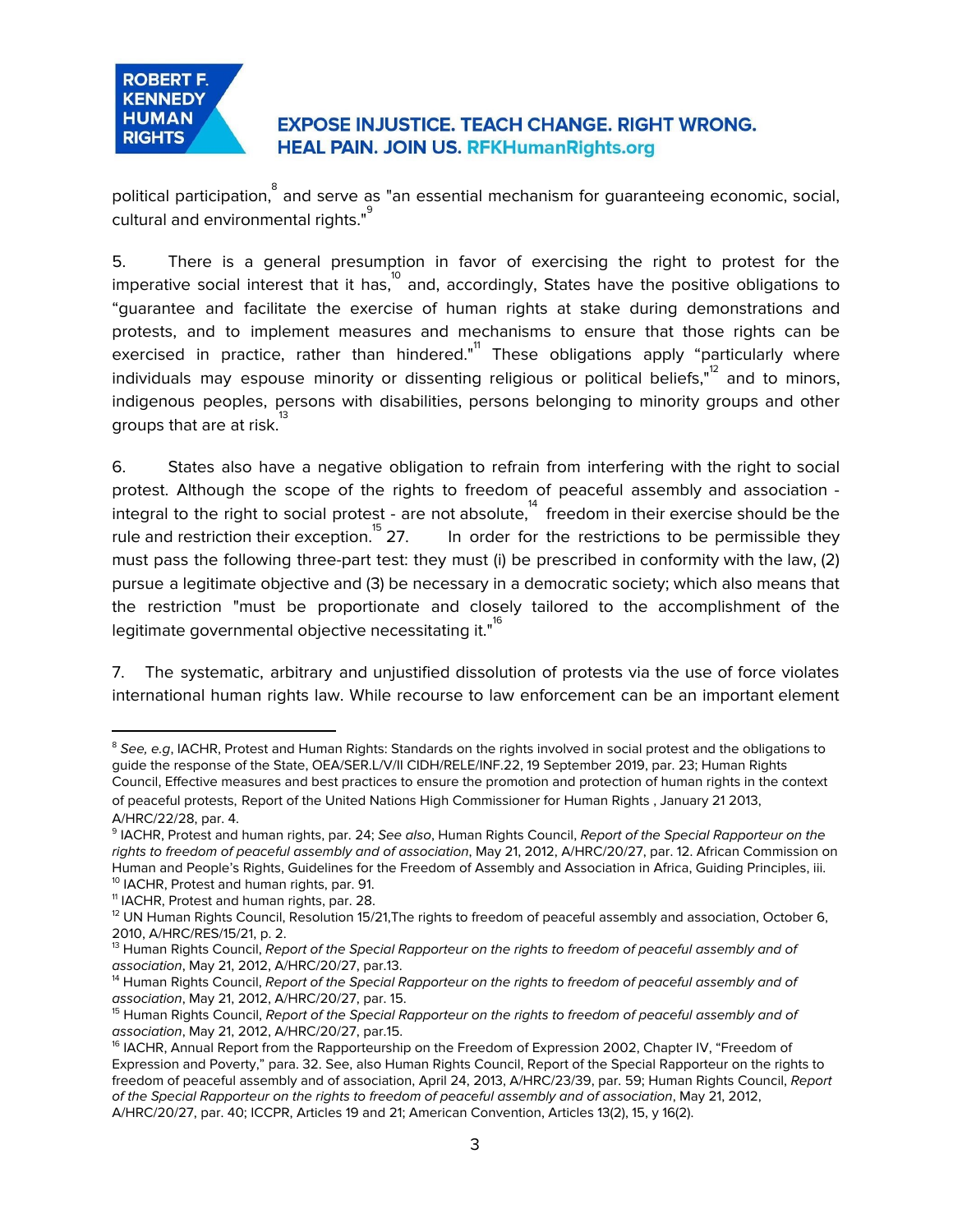## **ROBERT F. KENNEDY HUMAN RIGHTS**

# **EXPOSE INJUSTICE. TEACH CHANGE. RIGHT WRONG. HEAL PAIN. JOIN US. RFKHumanRights.org**

to guarantee the right to protest and protect the integrity of protesters, it may also constitute an impermissible restriction and a source of violations of the law when it pursues objectives other than protecting the peaceful demonstration and the use of force is abused.  $^7$  For the use of force to be justified, it must be characterized by exceptionality - that is, it must satisfy the principles of i) legality, ii) absolute necessity and iii) proportionality.<sup>18</sup>

8. Similarly, in the context of demonstrations, the use of detention should only serve a protective function "by allowing law enforcement officers to remove people who behave in a violent way."<sup>19</sup> The deprivation of liberty during a demonstration "has the immediate effect of preventing the detainee from exercising his or her right to protest and generates an inhibitory effect regarding participation in public demonstrations."<sup>20</sup>

## **The Specific Context of Journalists who Cover Protests in Colombia**

9. The harassment of journalists in the present case is emblematic of the situation of journalists covering demonstrations in Colombia, which is labelled "one of the Western Hemisphere's most dangerous countries" -- and is ranked 129th out of 180 countries in its press freedom index.<sup>21</sup> The Foundation for Press Freedom (FLIP) has recorded attacks to journalists during the coverage of protests in Colombia, noting that during the protests occurring in the 40 day long national strike in November 2019 which triggered the present tutela, 66 journalists where attacked; 35 of these attacks were allegedly perpetrated by the security forces. This is a significant increase when compared to data from 2018 (six attacks by security forces against journalists) $^{22}$  and 2017 (44 journalists were attacked during protests, 33 of them by security forces). 23

10. The increased protection that is afforded to the press under international law<sup>24</sup> should extend to the wide range of actors who perform a journalistic function in collecting and disseminating

<sup>23</sup> FLIP, Annual report 2018, available at:

<sup>&</sup>lt;sup>17</sup> IACHR, Protest and human rights, par. 101.

<sup>&</sup>lt;sup>18</sup> IACHR, Protest and human rights, par. 85.

<sup>19</sup> IACHR, Protest and human rights, par. 128; See, also, Human Rights Council, Joint Report of the Special Rapporteur on freedom of peaceful assembly and association and the Special Rapporteur on extrajudicial, summary or arbitrary executions on the proper management of assemblies, A/HRC/31/66, February 4, 2016, par. 44.

<sup>&</sup>lt;sup>20</sup> IACHR, Protest and human rights, par. 228.

<sup>&</sup>lt;sup>21</sup> Reporters Without Borders, World Press Freedom Index, Colombia country profile. Available at: <https://rsf.org/en/colombia>

<sup>&</sup>lt;sup>22</sup> FLIP, Annual report 2019, available at:

[https://flip.org.co/index.php/es/publicaciones/informes-anuales/item/2315-informe-anual-prensa-acorralada-un-juego-d](https://flip.org.co/index.php/es/publicaciones/informes-anuales/item/2315-informe-anual-prensa-acorralada-un-juego-de-violentos-y-poderosos) [e-violentos-y-poderosos](https://flip.org.co/index.php/es/publicaciones/informes-anuales/item/2315-informe-anual-prensa-acorralada-un-juego-de-violentos-y-poderosos)

[https://flip.org.co/index.php/es/publicaciones/informes-anuales/item/2188-informe-anual-2017-un-estado-depredador-d](https://flip.org.co/index.php/es/publicaciones/informes-anuales/item/2188-informe-anual-2017-un-estado-depredador-de-la-libertad-de-prensa) [e-la-libertad-de-prensa](https://flip.org.co/index.php/es/publicaciones/informes-anuales/item/2188-informe-anual-2017-un-estado-depredador-de-la-libertad-de-prensa)

<sup>24</sup> See, e.g., IACtHR, Case of Velez Restrepo and family v Colombia, paras 194 and 209; Committee of Ministers of the Council of Europe, Declaration of the Committee of Ministers on the protection of journalism and safety of journalists and other media actors, Adopted by the Committee of Ministers on 30 April 2014 at the 1198th meeting of the Ministers' Deputies, para 6.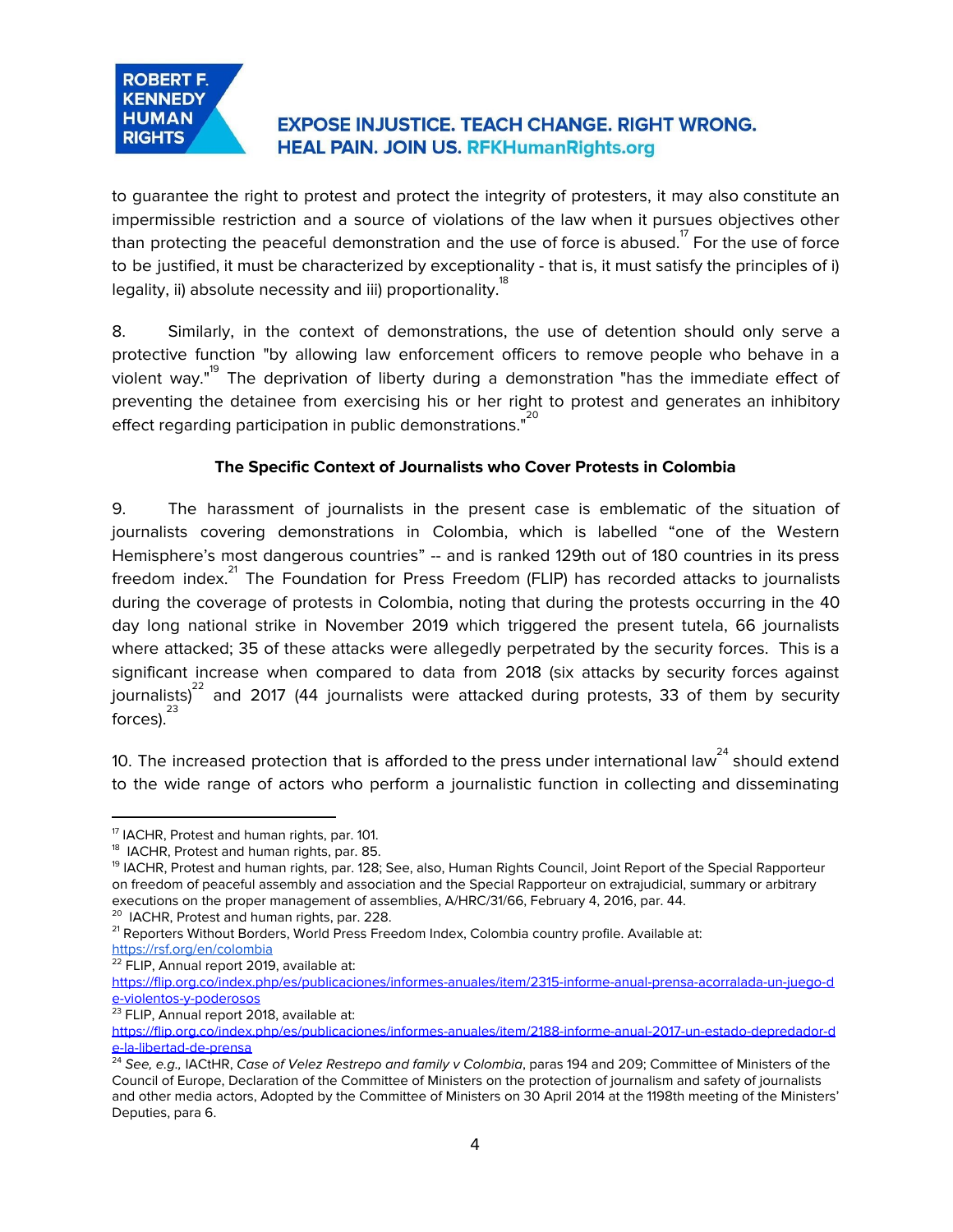

information of public concern or interest. This includes but is not limited to everyone who discharges the function of informing, educating and making the public aware of events of public interest or that should be open to public scrutiny, $^{25}$  which comprises those who enhance the public's access to news and facilitate the dissemination of information, such as bloggers and popular users of social media. $^{26}$  The public also has a right to receive such information and ideas. 27

11. Given the vital role performed by the media in collecting and disseminating information about events of public concern, in particular its crucial role in providing information on the authorities' handling of public demonstrations and the containment of disorder, the strictest scrutiny must be applied to measures adopted against individuals performing this "public watchdog" function during protests or demonstrations.<sup>28</sup> In this context, the right to access information includes the right "to record the law enforcement operation" and States should protect this right.

12. In order for the press to perform its "public watchdog" role, it must not only be free to impart information and ideas of public interest, but it must also be free to gather, collect and assess such information and ideas. Therefore any measure that interferes with the newsgathering activities of individuals carrying out a "public watchdog" role will inevitably interfere with the right to freedom of expression. This role of journalists is particularly valuable in relation to protests or demonstrations, even more so in circumstances where the authorities adopt measures in response to such events. The guarantees of freedom of expression, according to the IACHR, create a State duty to protect journalists and other media actors against violence and entails a right not to be detained, harassed or attacked by law enforcement, as well as not to have their materials retained, confiscated or destroyed $^{^{29}}$  or "limited in any manner in their rights as a result of practicing their profession."<sup>30</sup> Any measure imposed on an individual in relation to their carrying out of a journalistic function at the scene of a demonstration or protest must be subject

<sup>29</sup> IACHR, Protest and human rights, para 356.

<sup>&</sup>lt;sup>25</sup> ECtHR, Bladet Tromso and Stensaas v Norway, App. No. 21980/93, para 59.

<sup>&</sup>lt;sup>26</sup> ECtHR, Magyar Helsinki Bizottság v Hungary, App. No. 18030/11, para 164 to 168. See also Committee of Ministers of the Council of Europe, Recommendation CM/Rec(2018)1 of the Committee of Ministers to member States on media pluralism and transparency of media ownership, adopted by the Committee of Ministers on 7 March 2018 at the 1309th meeting of the Ministers' Deputies, para 3 (recognizes the essential role of the media "widely disseminating information, ideas, analysis and opinions, acting as public watchdogs and providing forums for public debate" is increasingly also carried out by "other media and non-media actors, from multinational corporations to non-governmental organisations and individuals.")

 $^{27}$  IACtHR, Case of "The Last Temptation of Christ" v. Chile, Judgment of February 5, 2001, para 74; ECtHR, The Sunday Times v the UK (no. 1), App. No. 6538/74, Judgment of 26 April 1979, para 65.

 $^{28}$  According to the ECtHR, the "watchdog" role of the media in such contexts is a guarantee that the authorities can be held to account for their conduct vis-à-vis the demonstrators and the public at large when it comes to the policing of large gatherings, including the methods used to control or disperse protesters or to preserve public order. See ECtHR, Pentikäinen v Finland [GC], Judgment of 20 October 2015, para 89.

 $^{30}$  IACHR, IACHR Expresses Concern over Police Actions in Protests and Attacks on Journalists in Argentina (December 2017), available at: https://bit.ly/2qqcvly.